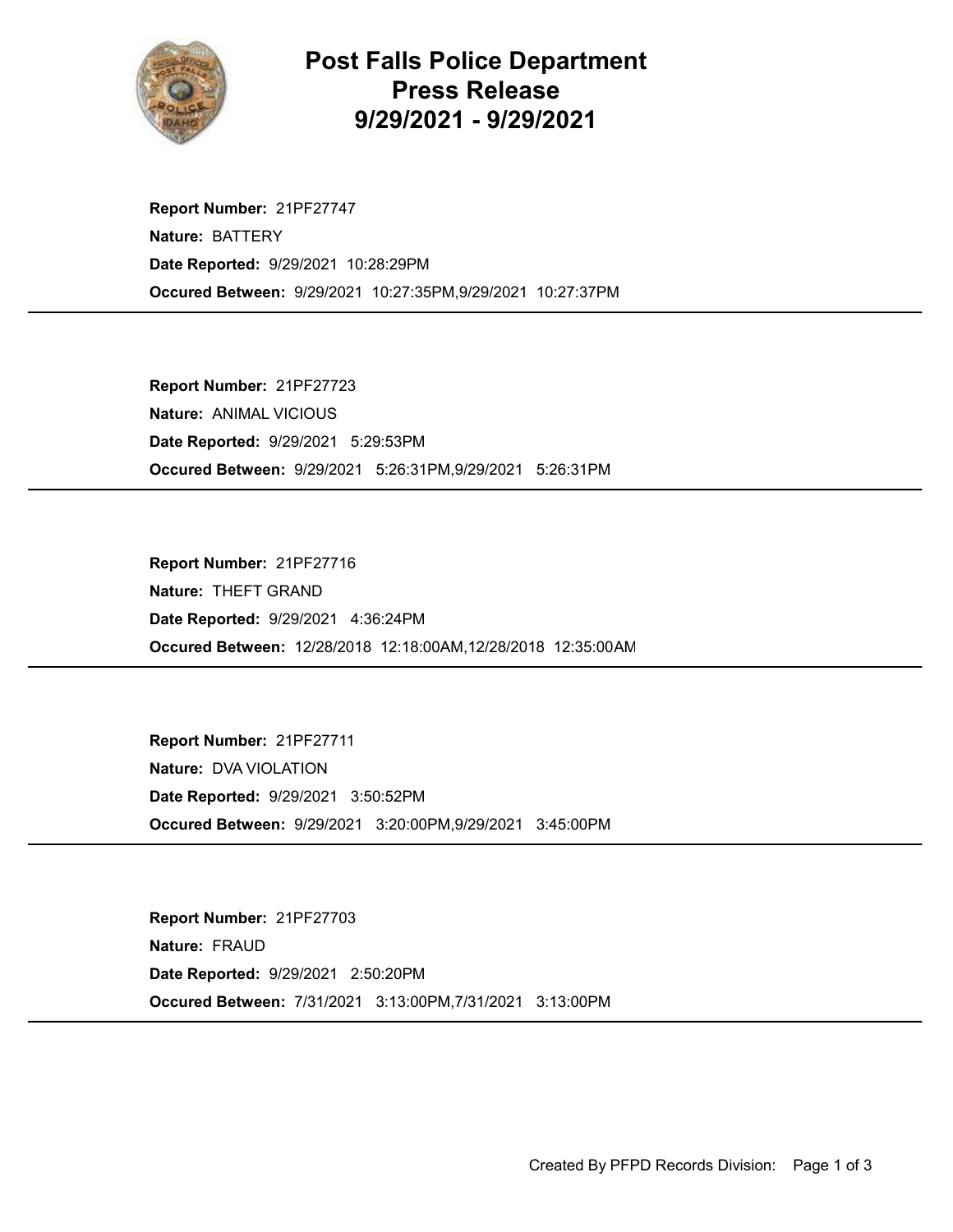Occured Between: 9/29/2021 2:14:34PM,9/29/2021 2:14:34PM Report Number: 21PF27700 Nature: CITIZEN ASSIST Date Reported: 9/29/2021 2:17:27PM

Occured Between: 9/29/2021 1:38:11PM,9/29/2021 1:38:11PM Report Number: 21PF27697 Nature: TOBACCO PROBLEM Date Reported: 9/29/2021 1:40:17PM

Occured Between: 9/29/2021 1:26:15PM,9/29/2021 1:26:15PM Report Number: 21PF27694 Nature: CODE VIOLATION Date Reported: 9/29/2021 1:28:34PM

Occured Between: 9/27/2021 12:04:16PM,9/29/2021 12:04:16PM Report Number: 21PF27681 Nature: THEFT Date Reported: 9/29/2021 12:05:43PM

Occured Between: 9/28/2021 2:00:00PM,9/28/2021 3:00:00PM Report Number: 21PF27675 Nature: MAL INJURY Date Reported: 9/29/2021 11:03:26AM

Occured Between: 9/29/2021 10:53:02AM,9/29/2021 10:53:02AM Report Number: 21PF27691 Nature: ABANDONED VEHIC Date Reported: 9/29/2021 10:54:47AM